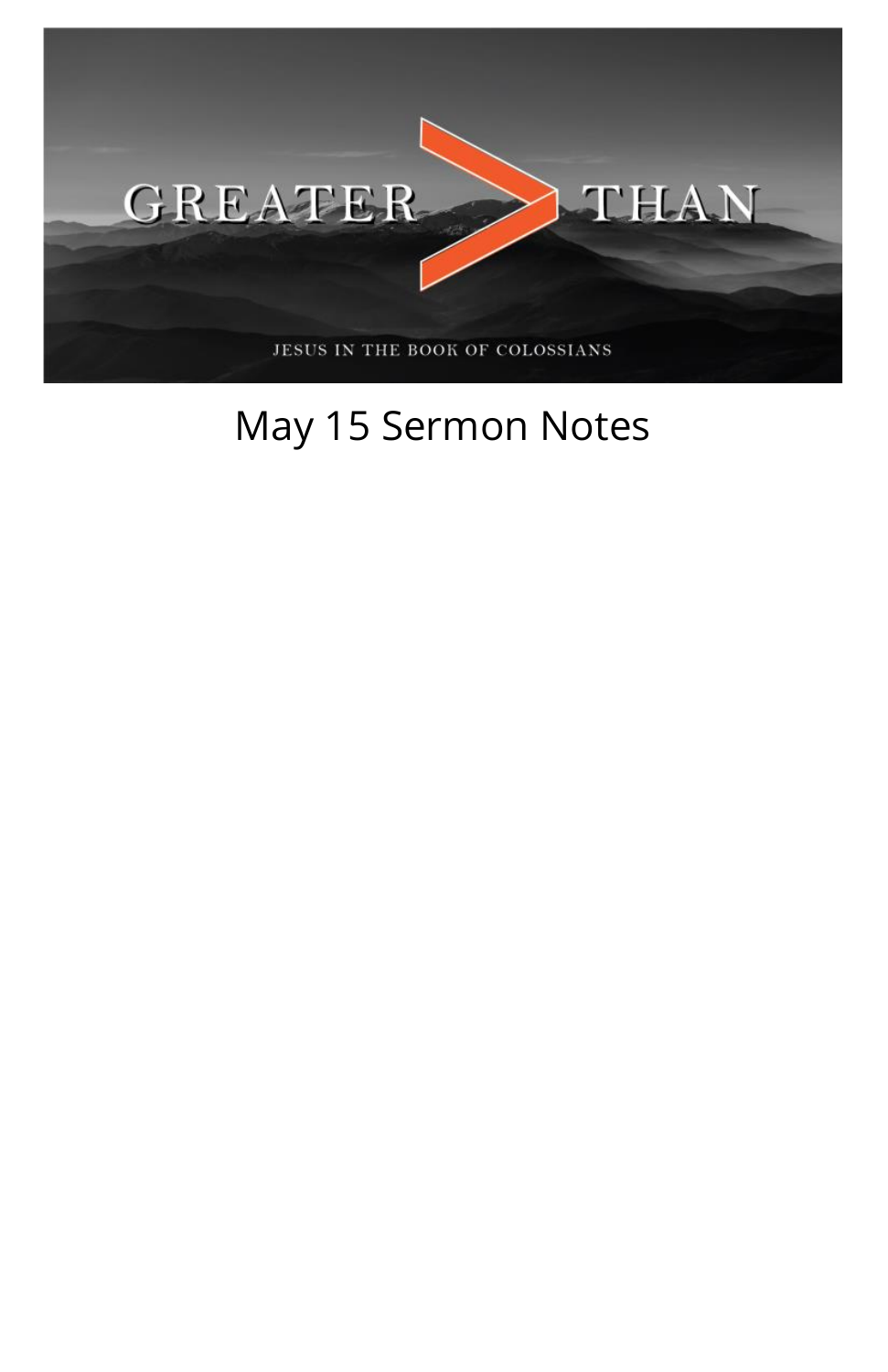**Message discussion:** What stood out to you in this week's message? Questions? A way God moved you to respond?

**Passage reflection:** Read Colossians 2:8-15. What stands out to you in these verses? Is there something you hear God saying to you? How can you respond to what He is saying?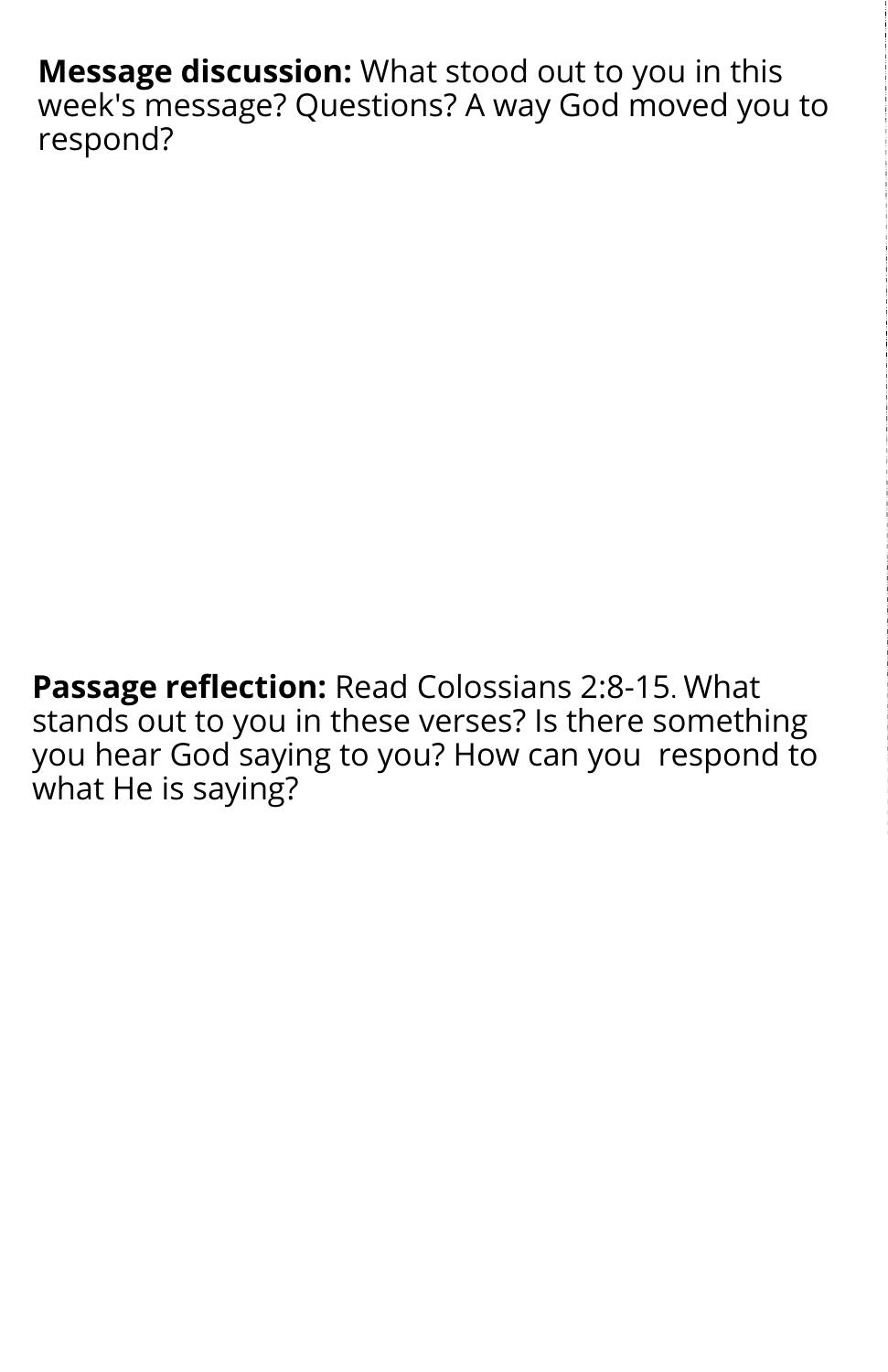**1.** Read the following verses: Ephesians 2:1-9 & Colossians 2:13-14. What themes are similar in these two passages? What is different? What stands out to you most?

**2.** Colossians 2:14 states that our "debt" has been canceled by Jesus. What was it that we owed God that we no longer owe? Are there "debts" you still tend to carry even though they were nailed to the cross?